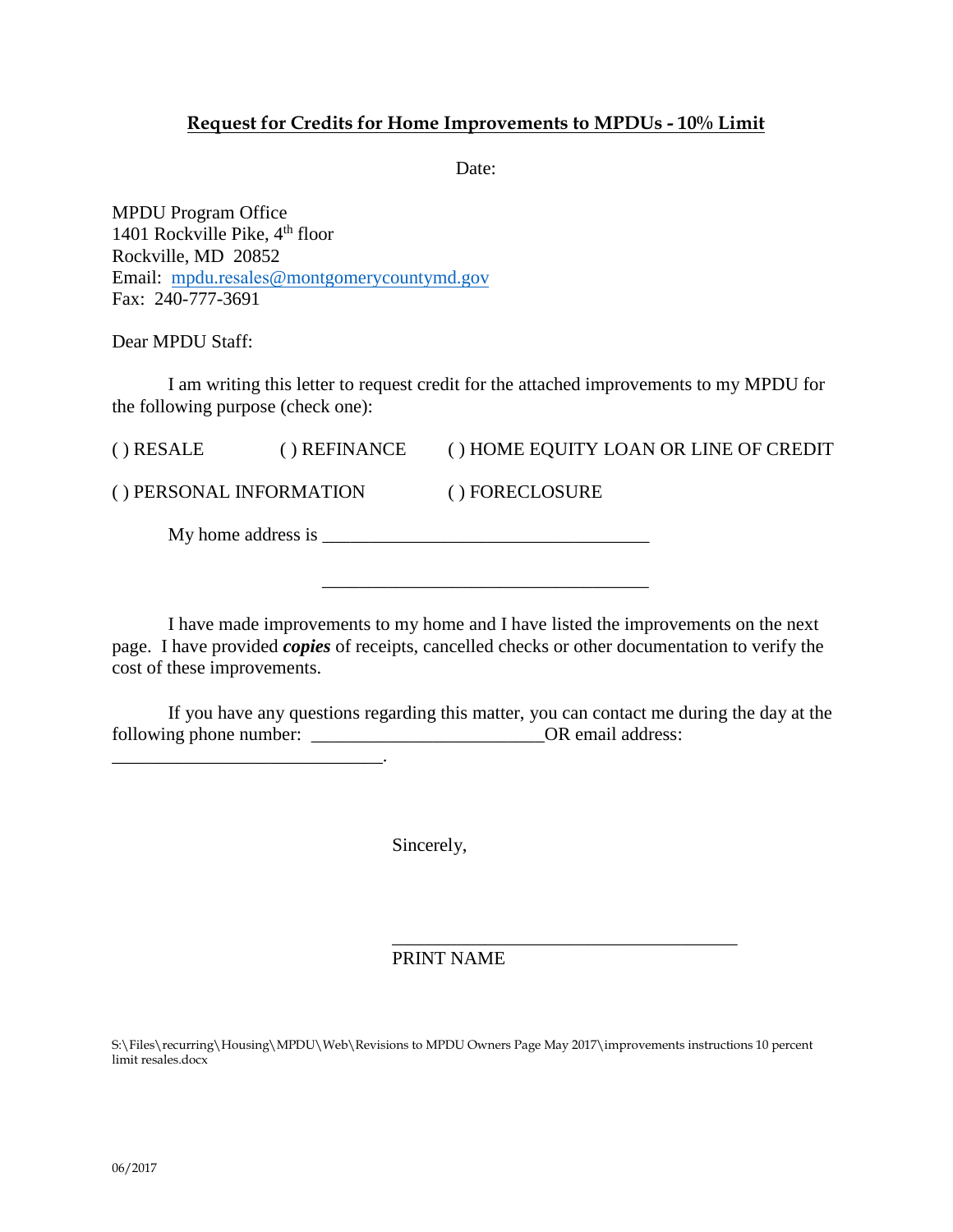# **List of Documented MPDU Improvements**

| Name:                                                          |       |                                            |
|----------------------------------------------------------------|-------|--------------------------------------------|
| Address:                                                       |       |                                            |
|                                                                |       |                                            |
| Improvement                                                    | Cost  | Proof of Payment?<br>Yes<br>N <sub>0</sub> |
| Example:<br>Install new dishwasher (none installed with house) | \$500 | $\boldsymbol{X}$                           |
| 1.                                                             |       |                                            |
| 2.                                                             |       |                                            |
| 3.                                                             |       |                                            |
| $\boldsymbol{4}$ .                                             |       |                                            |
| 5                                                              |       |                                            |
| 6.                                                             |       |                                            |
| 7.                                                             |       |                                            |
| 8.                                                             |       |                                            |
| 9.                                                             |       |                                            |
| 10.                                                            |       |                                            |
| Note:                                                          |       |                                            |
|                                                                |       |                                            |

Please number each receipt or cancelled check with the same number of the improvement listed above. Circle or highlight the cost, especially when there are several items in the receipt.

\_\_\_\_\_\_\_\_\_\_\_\_\_\_\_\_\_\_\_\_\_\_\_\_\_\_\_\_\_\_\_\_\_\_\_\_\_\_\_\_\_\_\_\_\_\_\_\_\_\_\_\_\_\_\_\_\_\_\_\_\_\_\_\_\_\_\_\_\_\_\_\_\_\_\_\_\_\_

S:\Files\recurring\Housing\MPDU\Web\Revisions to MPDU Owners Page May 2017\improvements instructions 10 percent limit resales.docx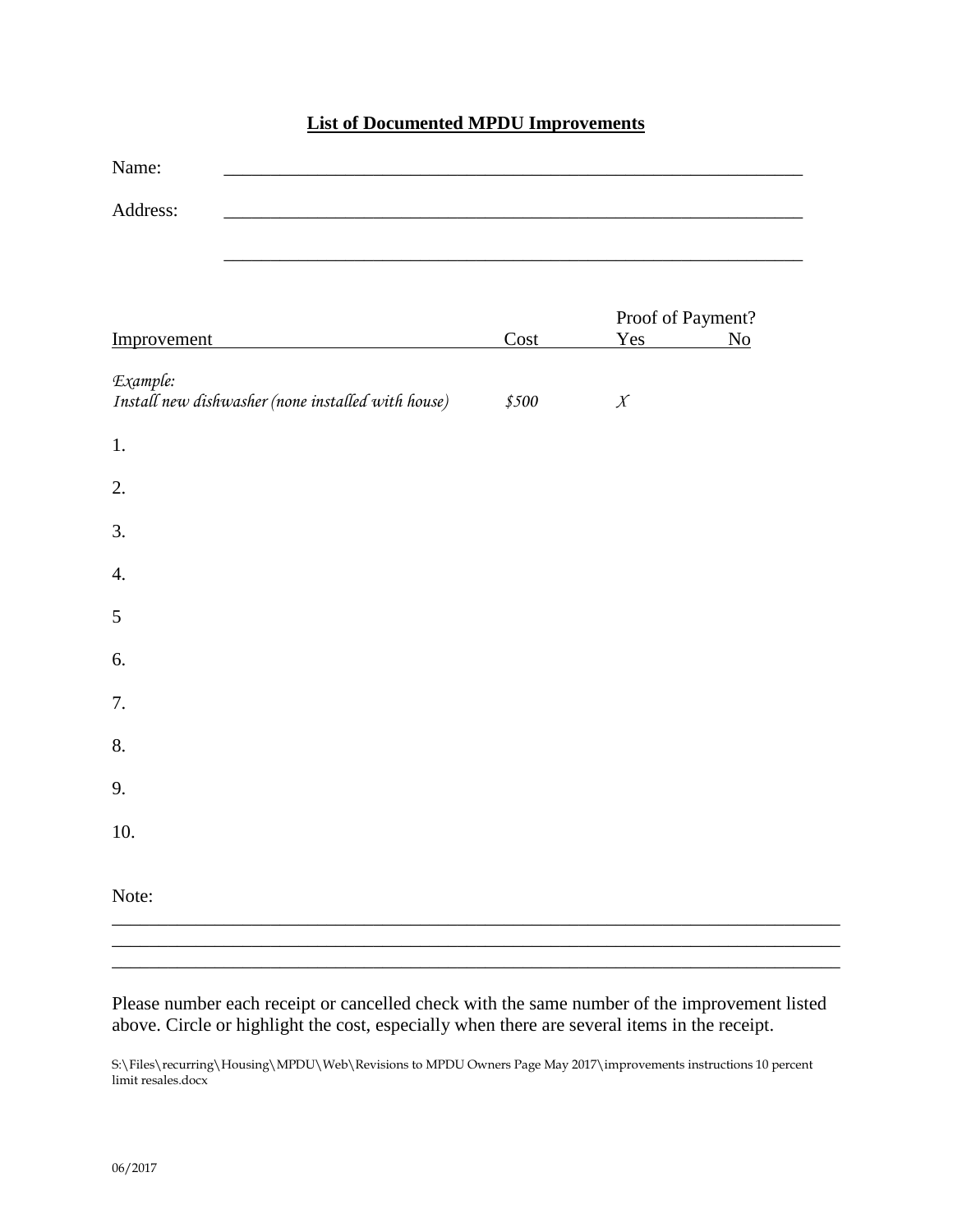# Montgomery County, Maryland **MODERATELY PRICED DWELLING UNIT (MPDU) PROGRAM**



Website: *www.montgomerycountymd.gov/mpdu*

# **MDPU Resale Pricing During the Control Period Calculating Credits for Home Improvements to MPDUs - 10% Limit For all MPDUs With 30 Year Controls**

This information sheet is a guide to how home improvements are calculated in the MPDU program. When an MPDU is resold before the control period expires, the MPDU Maximum Resale Price is calculated by the adding to the owner's initial purchase price an allowance for the increase in inflation from the date the owner purchased the property, and a credit for allowable improvements. When requesting an approved MPDU Maximum Resale Price, an MPDU owner should refer to this guide.

The total amount of credit an owner can claim for improvements for an MPDU during the control period is limited to 10% of the owner's MPDU purchase price. For example, if owners purchased their MPDU for a contract sales price of \$150,000, then up to \$15,000 can be approved for improvements for their MPDU. An owner can make additional improvements, but only up to 10% will be credited toward an approved resale price. This 10% limit will be strictly enforced and will not be waived.

The MPDU program will calculate the value of improvements made to the MPDU unit between when the owner purchased the property and when the owner put the MPDU on the market to sell, and add this amount to the base MPDU price, up to the 10% limit. **Improvements must be permanent in nature and clearly add to the market value of the house or property**. Normal owner maintenance, general repair work, and decorative items or work will not be included in the resale price or shared profit determination.

The value of the improvements is based on documentation submitted by the MPDU owner, and is the total of the actual and reasonable costs of materials, professional fees, contractor's costs, and permit fees associated with furnishing and installing improvements. The MPDU Program will not include reimbursement for the value of labor performed by the owner, or for the purchase of tools and equipment used by the owner to install the improvements.

Please note that where there is evidence of physical deterioration, abnormal wear and tear, or obsolescence because of neglect, abuse, or insufficient maintenance, the value allowed for the improvements may be reduced to account for the depreciation of the improvements. The MPDU Program reserves the right to inspect the MPDU to verify the existence and value of any improvements that are being claimed by the owner.

# **Acceptable Documentation**

The following documentation is acceptable as proof of payment for improvements made: store receipts, cancelled checks with documentation showing the items(s) purchased or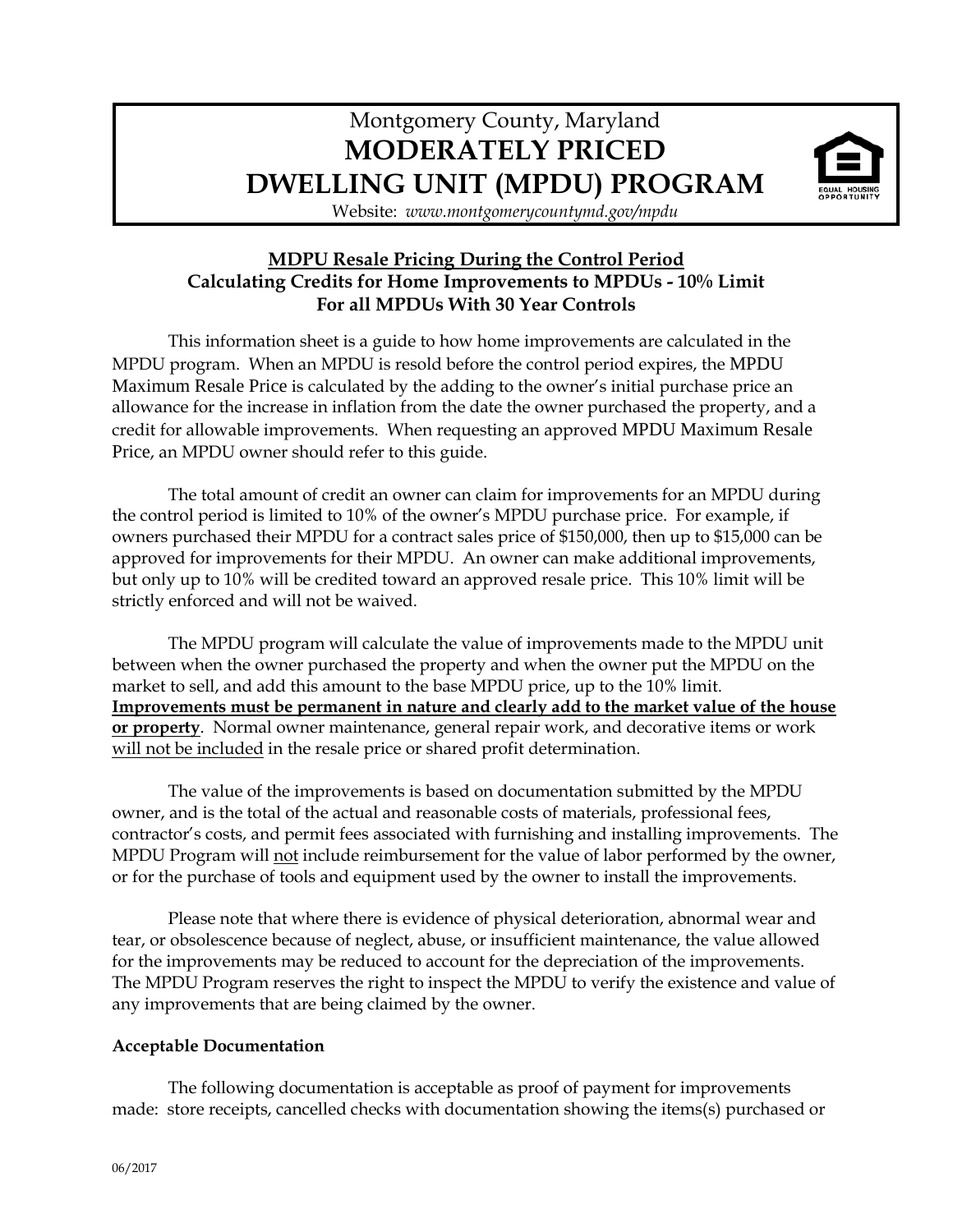the work performed, ratified two-party contracts, signed company invoices, a copy of credit card statement if it details the item(s) purchased (please highlight the item service for which credit is claimed). The MPDU Program will reject any documentation that does not meet these requirements.

Other documents are not valid, such as photographs, proposals, estimates, invoices that do not show payment, documents that are not readable, or checks that are not cancelled. If the MPDU owners pays with cash, the contractor must give the owner a cash receipt. Credit is NOT given for an owner's labor on improvements.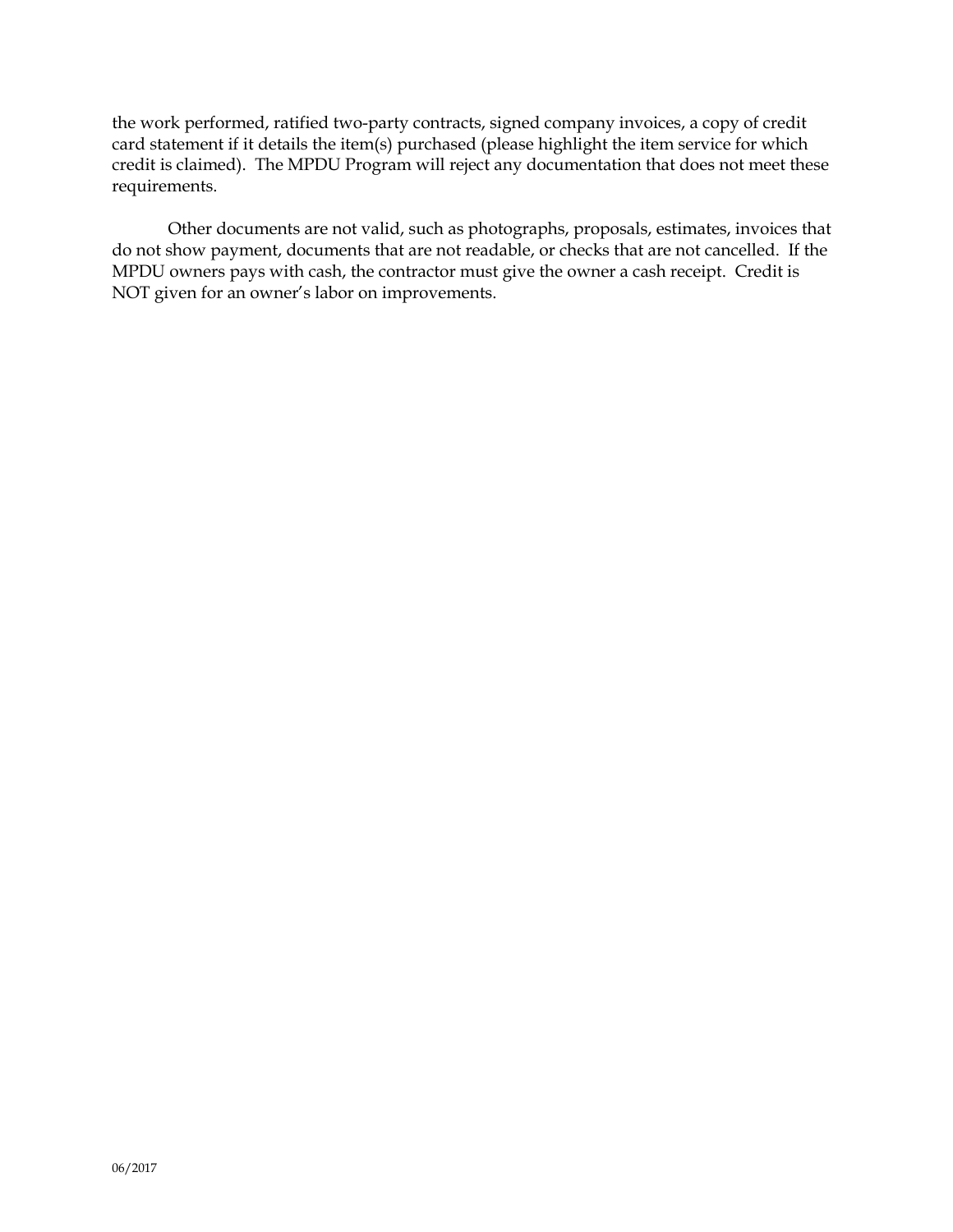## **SECTION A** IMPROVEMENTS ALLOWED

MPDU owners are advised to check with the MPDU Office if they have a question on the eligibility of an improvement prior to its installation to find out if the improvement will be credited. MPDU owners must save all receipts for improvements and submit copies of the receipts to the MPDU Office with the MPDU owner's written request for a resale price. Receipts provided must be readable and must show that the improvements have been paid for; proposals for work to be done are not acceptable verification that payment has been made to the contractor. The receipts must list the work done and must break out the costs for each item. Owners must submit a copy of the building permit for all improvements requiring permits.

The following improvements are normally considered to be of a permanent nature:

- 1. Completion of unfinished areas into finished living areas. This type of work normally requires a building permit.
- 2. Dishwashers, disposals, microwaves, washers, dryers, and other **built-in** appliances, if not originally installed in the MPDU.
- 3. Timer thermostat for heating/air conditioning systems
- 4. Patios, porches and decks (requires a building permit)
- 5. Perimeter fencing of yards (may require a building permit)
- 6. Installation of tile or hardwood flooring in areas that were previously carpeted
- 7. Replacement of vinyl countertops with more durable materials, such as granite
- 8. 50% of the cost of the replacement of existing heating and air conditioning systems
- 9. Handicapped accessibility improvements (not subject to 10% limit)